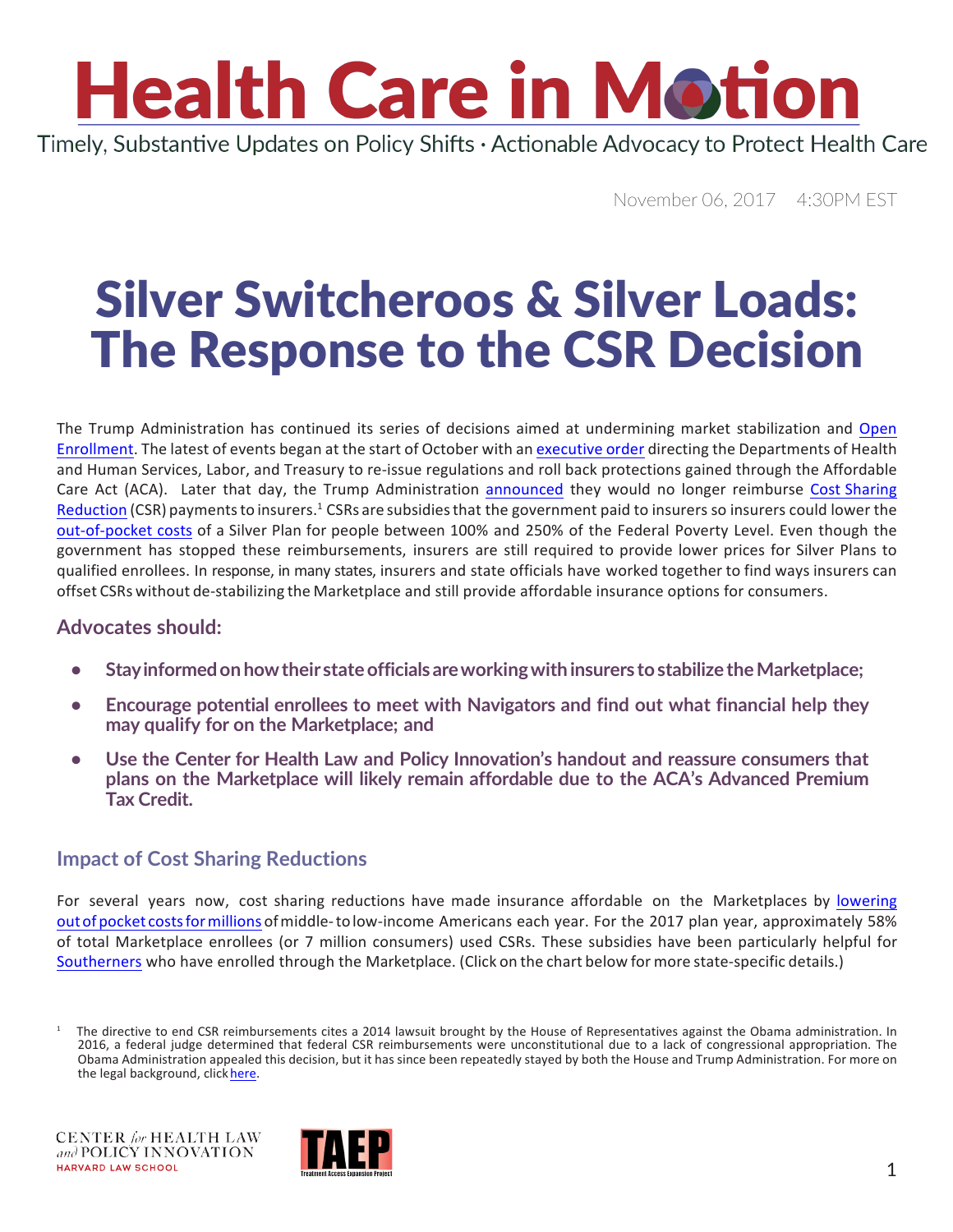# **Health Care in Motion**



Cost sharing reductions are important for consumers who actively use their health plans and whose health care costs extend beyond the monthly premiums. These reductions are applied upfront to out of pocket costs, including co-pays and deductibles, which generally and historically have been key cost drivers for individuals and families.

#### **Impact of Ending Cost Sharing Reductions**

For some time, [President](https://www.whitehouse.gov/contact) Donald Trump had been vocal about his disapproval of Cost Sharing Reductions. He did, however, continue reimbursing insurers during the first eight months of his presidency and untilrecently had made no [indication](http://www.npr.org/2017/08/01/540965270/understanding-csrs-in-the-health-care-debate) asto whether or when CSR reimbursements would end. In response to this uncertainty, states found [multiple](https://docs.google.com/spreadsheets/d/1W2EQhCXowRDDuqJhy6PUJtIGHjoND9f_K7oALyDAbLg/edit#gid%3D0) ways to proactively protect consumers in their jurisdictions from any sudden changes if the payments did stop.

For example, some states asked insurers to file two sets of premium rates for approval: one, assuming CSRs would continue to be reimbursed; one, assuming they would not. Massachusetts, for example, asked insurers to file regular rates along with the increases insurers would seek if the government stopped reimbursing CSRs. Following the Administration's directive to end CSR reimbursements(the Directive) and a lack of congressional movement on a bi-partisan market [stabilization](https://www.chlpi.org/wp-content/uploads/2013/12/HCIM_10_19_2017.pdf) bill, [Massachusetts](http://www.statehousenews.com/content/docs/2017/10_19ConnectorLetter.pdf) decided to use the increased rates for the 2018 Open Enrollment period.

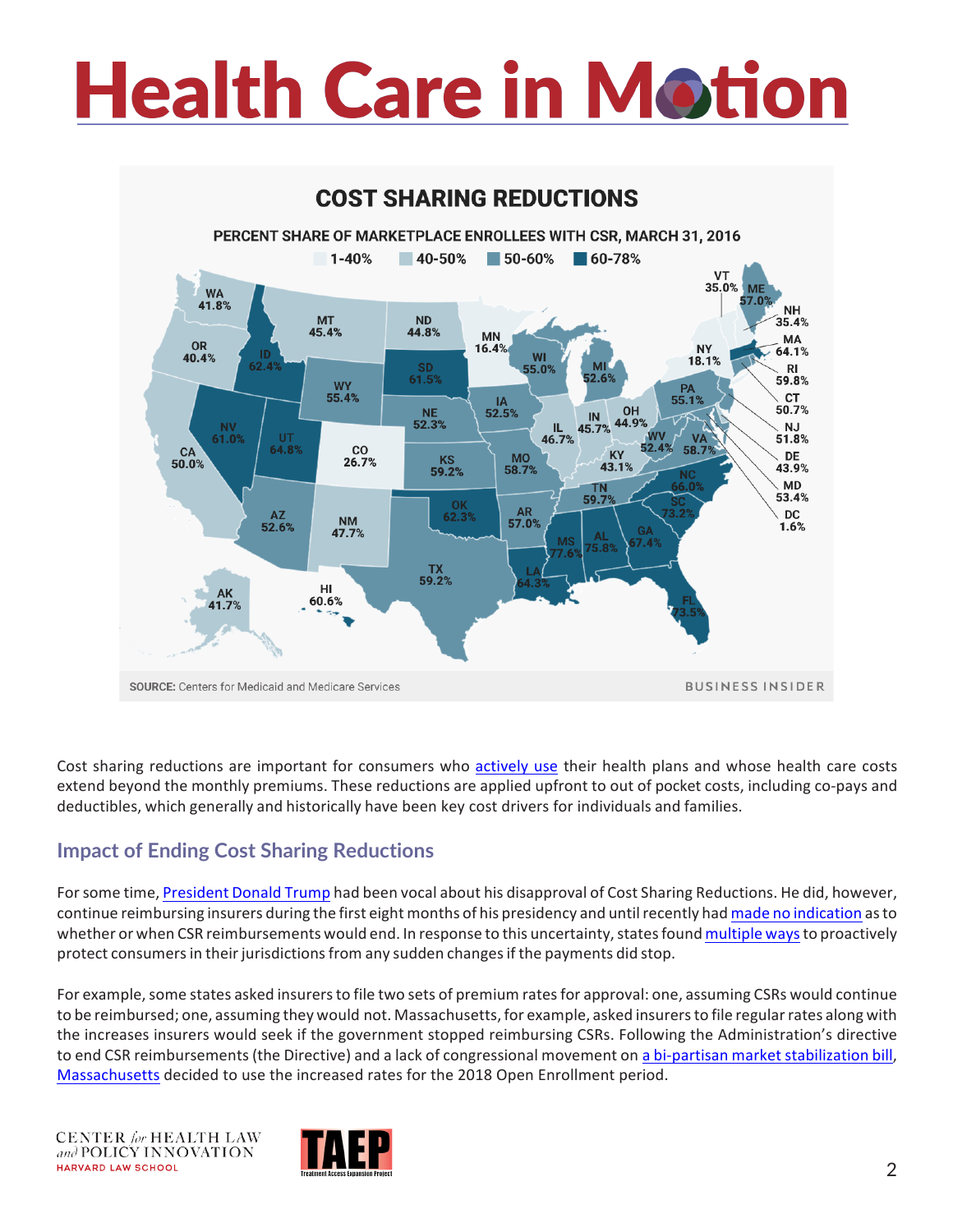## **Health Care in Motion**

Other states had asked insurers to file a single set of rates assuming an end of federal reimbursements. These states were able to proceed with the as-filed rates for open enrollment. States that did not ask insurers to make the assumption have generally shown flexibility. For example, [Oregon](http://dfr.oregon.gov/gethelp/Pages/csr-discontinuation-faqs.aspx) allowed insurers to increase silver-level premiums by 7.1% after the Directive. (This tactic is commonly referred to as a Silver [Load.\)](https://theincidentaleconomist.com/wordpress/cost-sharing-reduction-weeds-silver-loading-and-the-silver-switcheroo-explained/) Others states opted to spread the increase among all metal-levels (referred to as a [Broad](https://www.balloon-juice.com/2017/08/23/distributional-impacts-of-csr-loading-schemes/) Load), and allowed insurers to apply a lower increase evenly among all plans. Other states like North [Dakota](https://www.nd.gov/ndins/Communications/news/News361/) have taken a harder line and refused to allow insurers to increase prices, calling the problem "an issue that is between insurance carriers and the federal government."

Generally, premium increases to Marketplace plans do not affect consumers. Approximately 84% of all Marketplace [enrollees](https://www.kff.org/health-reform/state-indicator/total-marketplace-enrollment-and-financial-assistance/?currentTimeframe=0&sortModel=%7B%22colId%22%3A%22Location%22%2C%22sort%22%3A%22asc%22%7D) receive Advanced Premium Tax Credits (Tax Credits). The amount of this Tax Credit [adjusts](https://www.cbpp.org/sites/default/files/atoms/files/QA-on-Premium-Credits.pdf) according to an enrollee's income and the price of the second lowest silver level plan sold on the Marketplace. Thus if silver level plan's premiums increase, Tax Credits will grow as well. Thus, even though reports show that premiums are increasing drastically as a result of the Directive, most consumers will not see a significant increase in cost.

#### **Helping Consumers Who Are Affected**

Premium increases will affect enrollees who do not receive financial help. Consumers who do not qualify for a Tax Credit (or for CSRs) will face inflated premiums with no additional help. To protect these consumers from unaffordable premiums, some states have introduced an innovative workaround, commonly referred to asthe **Silver Switcheroo**.

States like [Pennsylvania](http://www.media.pa.gov/Pages/Insurance-Details.aspx?newsid=278) have acknowledged that while most consumers will be able to use an increased Tax Credit to pay for the higher premiums, consumers who do not qualify forfinancial help may find premiums on the Marketplace unaffordable. To counter this, state officials have worked with insurers so that every silver level plan sold *on* the Marketplace, is also offered *off* the Marketplace. The silver planssold off the Marketplace would not include the inflated premium increase.

The Silver Switcheroo thus allows consumers to access nearly identical health care plans at affordable costs. For those who gualify for financial help, they are able to use Tax Credits to buy silver plans on the Marketplace. For those who do not qualify for financial help but want to enroll in a silver level plan, they are able to avoid these artificial increases, and pay the regular premium rates off the Marketplace. In the end, consumers who wantsilver level plans will be able to enroll in them, and insurers are able to adjust their pricing to accommodate the HHS' decision.

#### **Explaining the Impact on Consumers**

Admittedly, these state reactions and workarounds to the Directive are complicated. Navigators and enrollment assistors face the daunting task of explaining these issuesto consumers, many of whom are already find it challenging to pick a health care plan that best fits the needs of their family.

To help advocates better explain these issues to enrollees, the Center for Health Law and Policy Innovation has produced a simple, customizable [handout](https://www.chlpi.org/wp-content/uploads/2013/12/CHLPI_CSR.pdf) on how the Directive may affect a consumer. Advocates should become informed on how their specific state is handling 2018 rates, and encourage potential enrollees to meet with navigators. **Plans on the Marketplace** are affordable with financial help, and many people do not realize how much help they qualify for until they talk with a Navigator. Advocates can help by directing consumers to a navigator here.